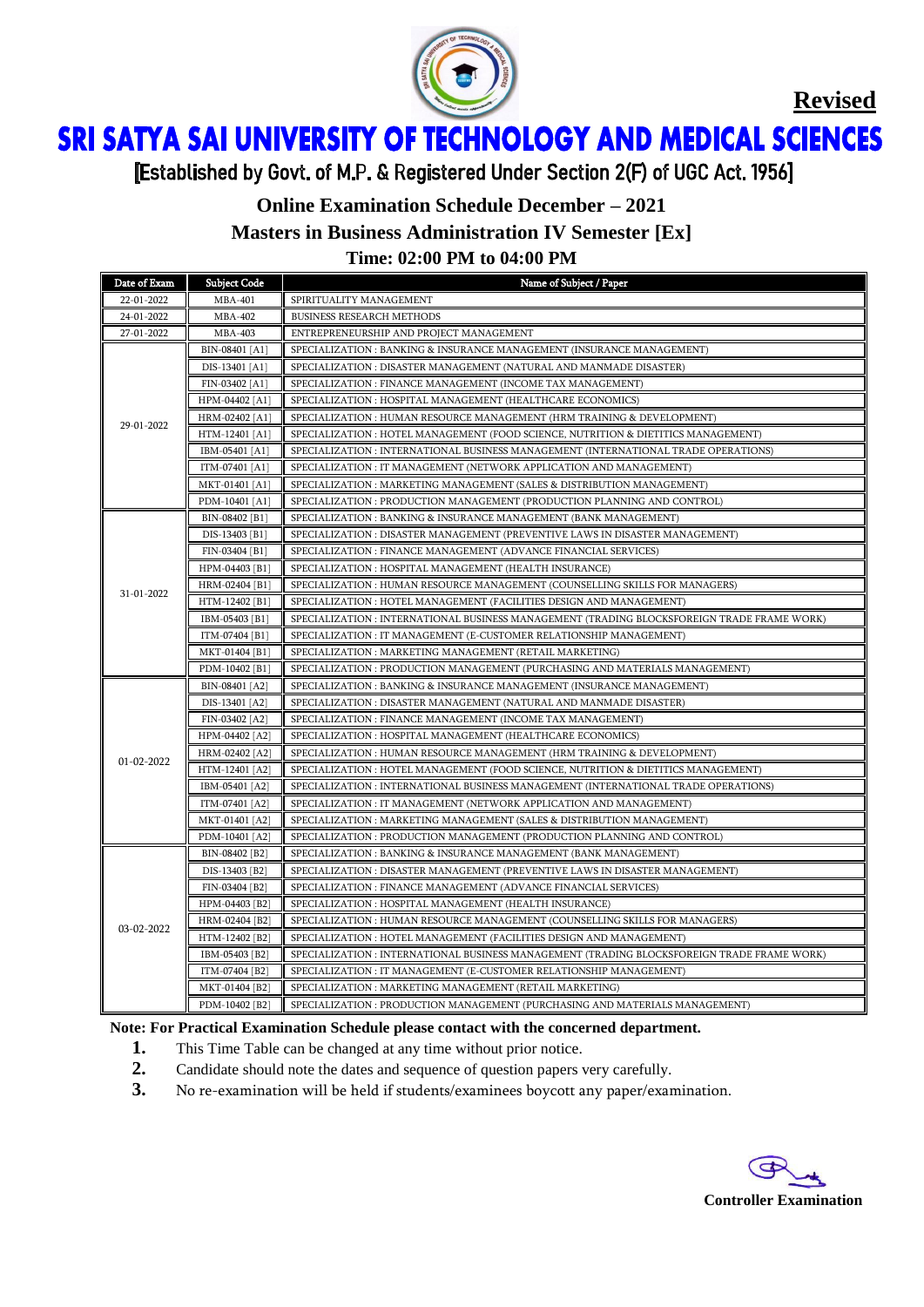

**Revised**

ì Ï

[Established by Govt. of M.P. & Registered Under Section 2(F) of UGC Act. 1956]

# **Online Examination Schedule December – 2021 Masters in Business Administration III Semester [Regular/Ex] Time: 02:00 PM to 04:00 PM**

| Date of Exam | <b>Subject Code</b> | Name of Subject / Paper                                                                    |  |  |
|--------------|---------------------|--------------------------------------------------------------------------------------------|--|--|
| 22-01-2022   | <b>MBA-301</b>      | <b>INTERNATIONAL BUSINESS</b>                                                              |  |  |
| 24-01-2022   | <b>MBA-302</b>      | <b>BUSINESS LEGISLATION</b>                                                                |  |  |
| 27-01-2022   | <b>MBA-303</b>      | OPERATION RESEARCH                                                                         |  |  |
| 29-01-2022   | BIN-08301 [A1]      | SPECIALIZATION : BANKING & INSURANCE MANAGEMENT (INDIAN BANKING & FINANCIAL SERVICES)      |  |  |
|              | DIS-13302 [A1]      | SPECIALIZATION : DISASTER MANAGEMENT (DISASTER PREPAREDNESS AND DECISION MAKING)           |  |  |
|              | FIN-03301 [A1]      | SPECIALIZATION : FINANCE MANAGEMENT (SECURITY ANALYSIS & PORTFOLIO MANAGEMENT)             |  |  |
|              | HPM-04301 [A1]      | SPECIALIZATION : HOSPITAL MANAGEMENT (LEGAL & ETHICAL ISSUES FOR HOSPITAL)                 |  |  |
|              | HRM-02302 [A1]      | SPECIALIZATION : HUMAN RESOURCE MANAGEMENT (HUMAN RESOURCE DEVELOPMENT)                    |  |  |
|              | HTM-12303 [A1]      | SPECIALIZATION : HOTEL MANAGEMENT (FOOD & BEVERAGE SERVICE MANAGEMENT AND CONTROL)         |  |  |
|              | IBM-05301 [A1]      | SPECIALIZATION : INTERNATIONAL BUSINESS MANAGEMENT (INTERNATIONAL LOGISTIC MANAGEMENT)     |  |  |
|              | ITM-07301 [A1]      | SPECIALIZATION : IT MANAGEMENT (DATABASE MANAGEMENT SYSTEM)                                |  |  |
|              | MKT-01301 [A1]      | SPECIALIZATION : MARKETING MANAGEMENT (ADVERTISING MANAGEMENT)                             |  |  |
|              | PDM-10302 [A1]      | SPECIALIZATION : PRODUCTION MANAGEMENT (SERVICE OPERATIONS MANAGEMENT)                     |  |  |
|              | ABM-16301 [A1]      | SPECIALIZATION : AGRI-BUSINESS MANAGEMENT (AGRICULTURAL MARKETING MANAGEMENT)              |  |  |
|              | BIN-08304 [B1]      | SPECIALIZATION : BANKING & INSURANCE MANAGEMENT (CORPORATE BANKING)                        |  |  |
|              | DIS-13304 [B1]      | SPECIALIZATION : DISASTER MANAGEMENT (DISASTER MITIGATION)                                 |  |  |
|              | FIN-03304 [B1]      | SPECIALIZATION : FINANCE MANAGEMENT (CORPORATE FINANCE)                                    |  |  |
|              | HPM-04304 [B1]      | SPECIALIZATION : HOSPITAL MANAGEMENT (MEDICAL WASTE MANAGEMENT)                            |  |  |
|              | HRM-02303 [B1]      | SPECIALIZATION : HUMAN RESOURCE MANAGEMENT (MANPOWER DEVELOPMENT FOR TECHNOLOGICAL CHANGE) |  |  |
| 31-01-2022   | HTM-12304 [B1]      | SPECIALIZATION : HOTEL MANAGEMENT (MARKETING FOR HOSPITALITY & TOURISM)                    |  |  |
|              | IBM-05302 [B1]      | SPECIALIZATION : INTERNATIONAL BUSINESS MANAGEMENT (EXPORT-IMPORT MANAGEMENT)              |  |  |
|              | ITM-07302 [B1]      | SPECIALIZATION : IT MANAGEMENT (TECHNOLOGY, INNOVATION & CHANGE)                           |  |  |
|              | MKT-01302 [B1]      | SPECIALIZATION : MARKETING MANAGEMENT (MARKETING OF SERVICES)                              |  |  |
|              | PDM-10304 [B1]      | SPECIALIZATION : PRODUCTION MANAGEMENT (TECHNOLOGY MANAGEMENT)                             |  |  |
|              | ABM-16302 [B1]      | SPECIALIZATION : AGRI-BUSINESS MANAGEMENT (AGRIBUSINESS FINANCIAL MANAGEMENT)              |  |  |
|              | BIN-08301 [A2]      | SPECIALIZATION : BANKING & INSURANCE MANAGEMENT (INDIAN BANKING & FINANCIAL SERVICES)      |  |  |
|              | DIS-13302 [A2]      | SPECIALIZATION : DISASTER MANAGEMENT (DISASTER PREPAREDNESS AND DECISION MAKING)           |  |  |
|              | FIN-03301 [A2]      | SPECIALIZATION : FINANCE MANAGEMENT (SECURITY ANALYSIS & PORTFOLIO MANAGEMENT)             |  |  |
|              | HPM-04301 [A2]      | SPECIALIZATION : HOSPITAL MANAGEMENT (LEGAL & ETHICAL ISSUES FOR HOSPITAL)                 |  |  |
| 01-02-2022   | HRM-02302 [A2]      | SPECIALIZATION : HUMAN RESOURCE MANAGEMENT (HUMAN RESOURCE DEVELOPMENT)                    |  |  |
|              | HTM-12303 [A2]      | SPECIALIZATION : HOTEL MANAGEMENT (FOOD & BEVERAGE SERVICE MANAGEMENT AND CONTROL)         |  |  |
|              | IBM-05301 [A2]      | SPECIALIZATION : INTERNATIONAL BUSINESS MANAGEMENT (INTERNATIONAL LOGISTIC MANAGEMENT)     |  |  |
|              | ITM-07301 [A2]      | SPECIALIZATION : IT MANAGEMENT (DATABASE MANAGEMENT SYSTEM)                                |  |  |
|              | MKT-01301 [A2]      | SPECIALIZATION : MARKETING MANAGEMENT (ADVERTISING MANAGEMENT)                             |  |  |
|              | PDM-10302 [A2]      | SPECIALIZATION : PRODUCTION MANAGEMENT (SERVICE OPERATIONS MANAGEMENT)                     |  |  |
|              | ABM-16301 [A2]      | SPECIALIZATION : AGRI-BUSINESS MANAGEMENT (AGRICULTURAL MARKETING MANAGEMENT)              |  |  |
|              | BIN-08304 [B2]      | SPECIALIZATION : BANKING & INSURANCE MANAGEMENT (CORPORATE BANKING)                        |  |  |
|              | DIS-13304 [B2]      | SPECIALIZATION : DISASTER MANAGEMENT (DISASTER MITIGATION)                                 |  |  |
|              | FIN-03304 [B2]      | SPECIALIZATION : FINANCE MANAGEMENT (CORPORATE FINANCE)                                    |  |  |
| 03-02-2022   | HPM-04304 [B2]      | SPECIALIZATION : HOSPITAL MANAGEMENT (MEDICAL WASTE MANAGEMENT)                            |  |  |
|              | HRM-02303 [B2]      | SPECIALIZATION : HUMAN RESOURCE MANAGEMENT (MANPOWER DEVELOPMENT FOR TECHNOLOGICAL CHANGE) |  |  |
|              | HTM-12304 [B2]      | SPECIALIZATION : HOTEL MANAGEMENT (MARKETING FOR HOSPITALITY & TOURISM)                    |  |  |
|              | IBM-05302 [B2]      | SPECIALIZATION : INTERNATIONAL BUSINESS MANAGEMENT (EXPORT-IMPORT MANAGEMENT)              |  |  |
|              | ITM-07302 [B2]      | SPECIALIZATION : IT MANAGEMENT (TECHNOLOGY, INNOVATION & CHANGE)                           |  |  |
|              | MKT-01302 [B2]      | SPECIALIZATION : MARKETING MANAGEMENT (MARKETING OF SERVICES)                              |  |  |
|              | PDM-10304 [B1]      | SPECIALIZATION : PRODUCTION MANAGEMENT (TECHNOLOGY MANAGEMENT)                             |  |  |
|              | ABM-16302 [B2]      | SPECIALIZATION : AGRI-BUSINESS MANAGEMENT (AGRIBUSINESS FINANCIAL MANAGEMENT)              |  |  |

#### **Note: For Practical Examination Schedule please contact with the concerned department.**

- **1.** This Time Table can be changed at any time without prior notice.
- **2.** Candidate should note the dates and sequence of question papers very carefully.
- **3.** No re-examination will be held if students/examinees boycott any paper/examination.